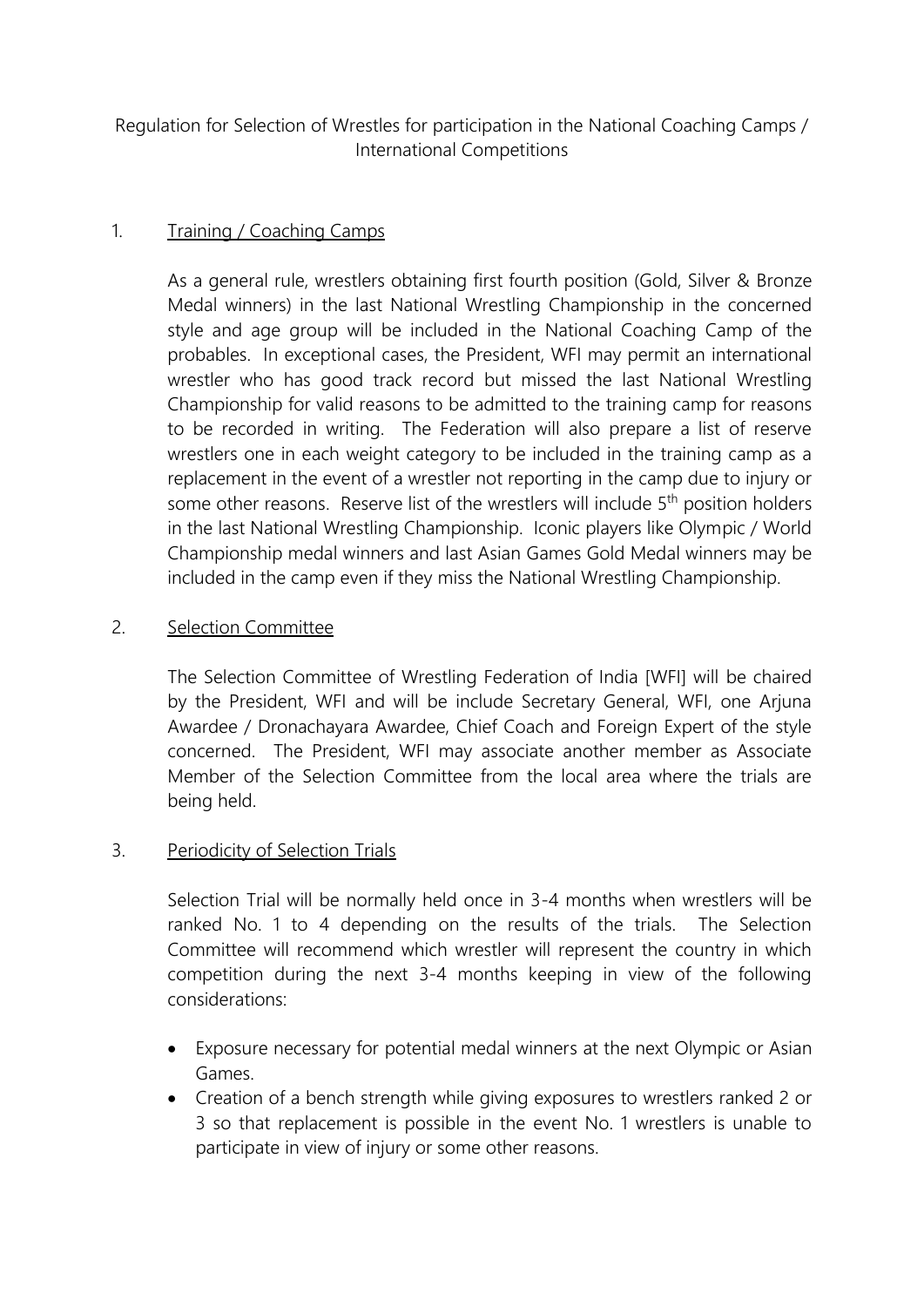- It would also be necessary to ensure that the wrestlers in younger age group are given adequate exposure. The Selection Committee will decide which wrestler will participate in which competition and no wrestler can claim as a matter of right that he should represent the country in a particular competition.
- Officiation at Selection Trial will be done by qualified International Referees. In case there are close bouts where the Selection Committee is of the opinion that the victory has not been decisive enough, the Selection Committee will have the liberty to have another bout between the wrestler after prescribed rest and they take final decision considering the results of both the bouts.
- The bouts during Selection Trial will be videograph and UWW rules will be strictly followed.
- The circular regarding the trial will give all necessary information for the wrestlers and coaches so that these complete transparency.

In addition to the above, the selection trials are mandatory for the following major wrestling events:

Olympic Games: The participation in the Olympic Games is based on the qualification system. According to the UWW Rules, an Olympic berth is for the country concerned and not the wrestler who might have clinched it. It means quota belongs to the country and not to a particular wrestler who represented the country in the qualification events. Hence, the Selection Committee of WFI will have the discretion to hold a trial for participation in the Olympic Games. However, it will not be compulsory that all the quota earned Wrestlers will be asked to appear in trials. And if the trials are held, the quota winner will not appear in the initial trials in that particular category, rather he/she will compete with the winner of those trials. And if the quota-winner loses the bout to the trials' winner, he/she will be given one more opportunity to keep the quota through a second bout against the same opponent.

Asian Games: The Selection Trials in all weight categories are mandatory, however, the Selection Committee will have the discretion to select the iconic players like medallists of Olympic / World Championship without trials provided recommendation by Chief Coach / Foreign Expert.

Commonwealth Games: The Selection Trials in all weight categories are mandatory. The selection of the wrestlers will be based on the fair selection trials.